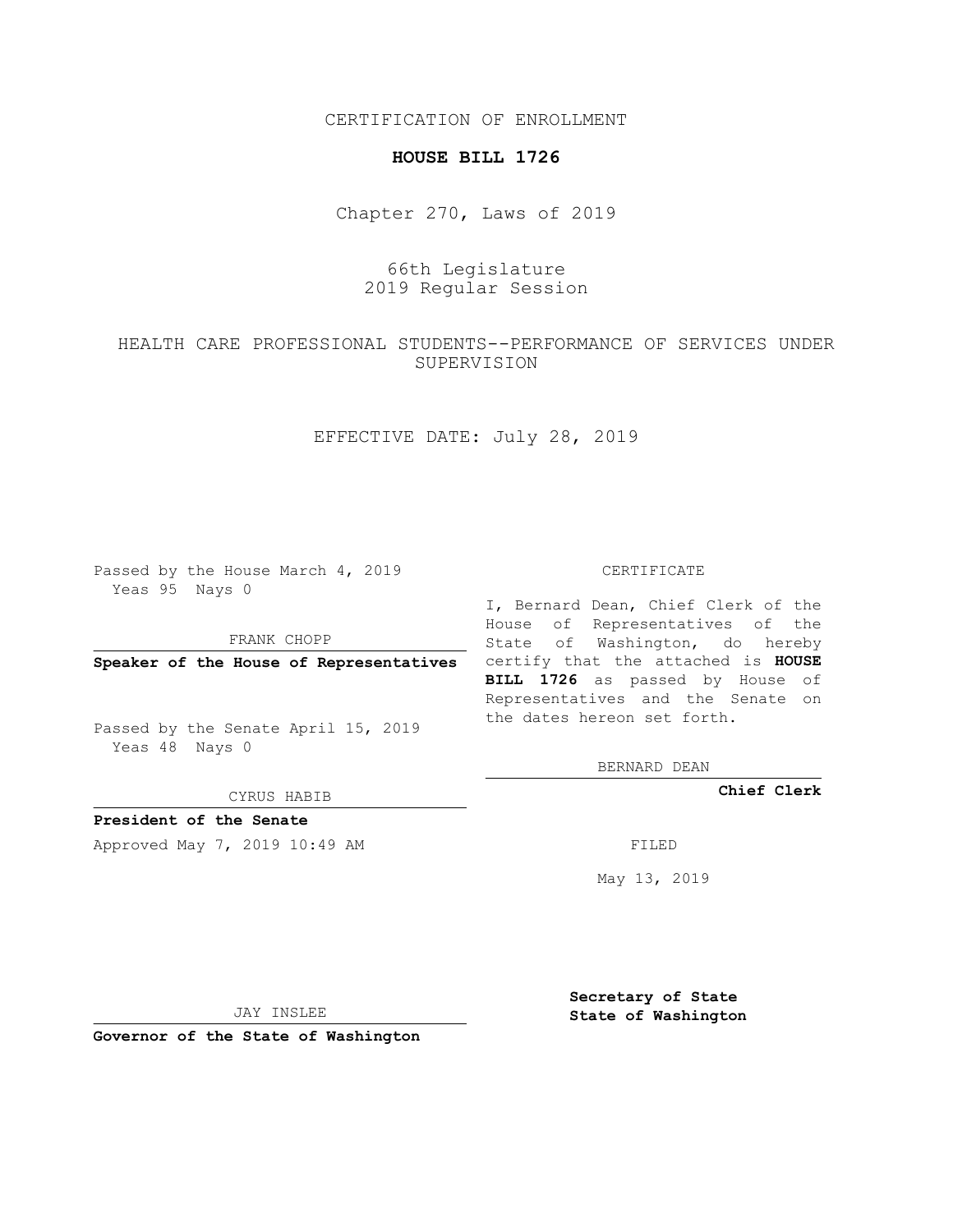#### **HOUSE BILL 1726**

Passed Legislature - 2019 Regular Session

**State of Washington 66th Legislature 2019 Regular Session**

**By** Representatives Riccelli, Schmick, Robinson, Walsh, Thai, Stonier, Macri, and Pollet

Read first time 01/29/19. Referred to Committee on Health Care & Wellness.

1 AN ACT Relating to services provided by health care professional 2 students; amending RCW 18.57.040, 18.71.030, and 18.79.240; and 3 adding a new section to chapter 18.64 RCW.

4 BE IT ENACTED BY THE LEGISLATURE OF THE STATE OF WASHINGTON:

5 NEW SECTION. **Sec. 1.** A new section is added to chapter 18.64 6 RCW to read as follows:

7 (1) This chapter does not prohibit a student from practicing 8 pharmacy if:

9 (a) The student is enrolled in a college or school of pharmacy 10 accredited by the commission and is registered as a pharmacy intern 11 under RCW 18.64.080;

12 (b) The student performs services without compensation or the 13 expectation of compensation as part of a volunteer activity;

 (c) The student is under the direct supervision of a pharmacist licensed under this chapter, a physician licensed under chapter 18.71 RCW, an osteopathic physician and surgeon licensed under chapter 18.57 RCW, or a registered nurse or advanced registered nurse 18 practitioner licensed under chapter 18.79 RCW;

19 (d) The services the student performs are within the scope of 20 practice of: (i) A pharmacist licensed under this chapter; and (ii) 21 the person supervising the student;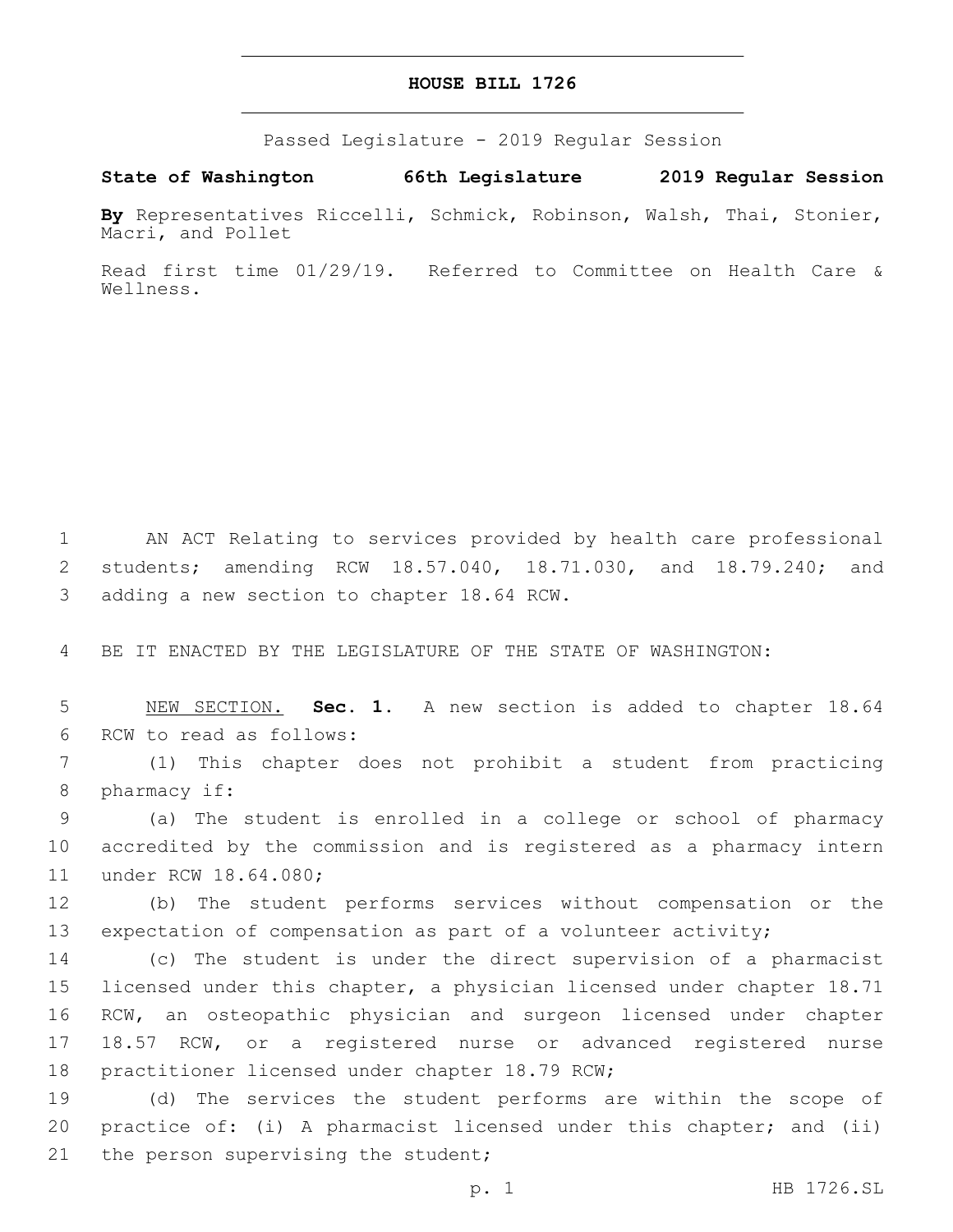(e) The college or school in which the student is enrolled verifies that the student has demonstrated competency through his or her education and training to perform the services; and

 (f) The student provides proof of current malpractice insurance to the volunteer activity organizer prior to performing any services. (2) The commission may adopt rules to implement the requirements

7 of this section.

 **Sec. 2.** RCW 18.57.040 and 1991 c 160 s 5 are each amended to 9 read as follows:

Nothing in this chapter shall be construed to prohibit:

11 (1) Service in the case of emergency;

(2) The domestic administration of family remedies;

 (3) The practice of midwifery as permitted under chapter 18.50 14 RCW;

 (4) The practice of osteopathic medicine and surgery by any commissioned medical officer in the United States government or military service or by any osteopathic physician and surgeon employed 18 by a federal agency, in the discharge of his or her official duties;

 (5) Practice by a dentist licensed under chapter 18.32 RCW when 20 engaged exclusively in the practice of dentistry;

 (6) Practice by any osteopathic physician and surgeon from any other state or territory in which he or she resides: PROVIDED, That such practitioner shall not open an office or appoint a place of 24 meeting patients or receive calls within the limits of this state;

 (7) Practice by a person who is a student enrolled in an accredited school of osteopathic medicine and surgery approved by the 27 board if: ((PROVIDED, That))

 (a) The performance of such services ((be)) is only pursuant to a course of instruction or assignments from his or her instructor or school, and such services are performed only under the supervision of 31 a person licensed pursuant to this chapter or chapter 18.71 RCW; or

 (b)(i) Such services are performed without compensation or expectation of compensation as part of a volunteer activity;

 (ii) The student is under the direct supervision and control of a pharmacist licensed under chapter 18.64 RCW, a physician licensed under chapter 18.71 RCW, an osteopathic physician and surgeon licensed under chapter 18.57 RCW, or a registered nurse or advanced registered nurse practitioner licensed under chapter 18.79 RCW;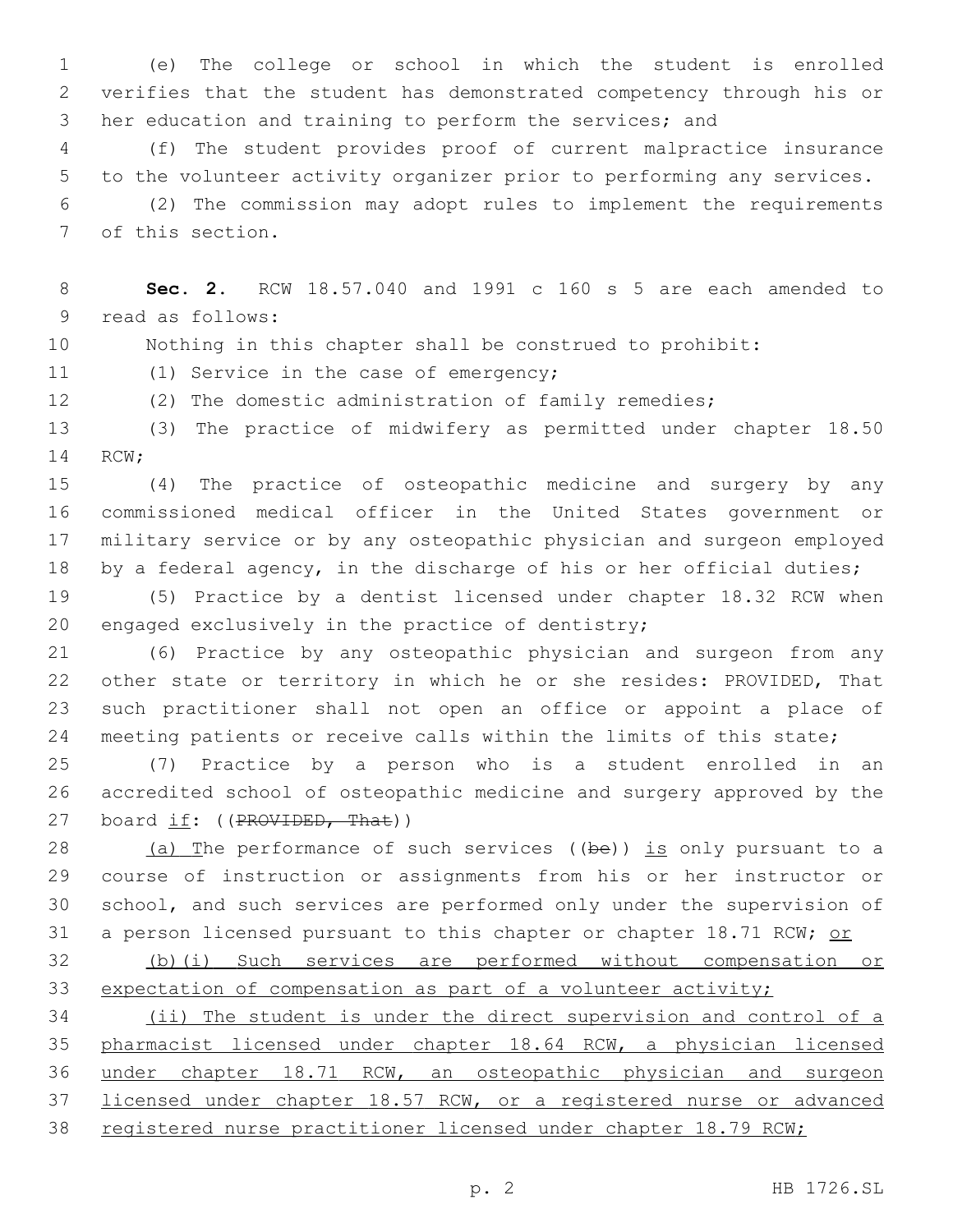(iii) The services the student performs are within the scope of practice of: (A) An osteopathic physician and surgeon licensed under 3 this chapter; and (B) the person supervising the student;

 (iv) The school in which the student is enrolled verifies the student has demonstrated competency through his or her education and training to perform the services; and

 (v) The student provides proof of current malpractice insurance 8 to the volunteer activity organizer prior to performing any services;

 (8) Practice by an osteopathic physician and surgeon serving a period of clinical postgraduate medical training in a postgraduate 11 program approved by the board: PROVIDED, That the performance of such services be only pursuant to a course of instruction in said program, and said services are performed only under the supervision and control of a person licensed pursuant to this chapter or chapter 15 18.71 RCW; or

 (9) Practice by a person who is enrolled in a physician assistant program approved by the board who is performing such services only pursuant to a course of instruction in said program: PROVIDED, That such services are performed only under the supervision and control of a person licensed pursuant to this chapter or chapter 18.71 RCW.

 This chapter shall not be construed to apply in any manner to any other system or method of treating the sick or afflicted or to apply to or interfere in any way with the practice of religion or any kind 24 of treatment by prayer.

 **Sec. 3.** RCW 18.71.030 and 1996 c 178 s 4 are each amended to 26 read as follows:

 Nothing in this chapter shall be construed to apply to or interfere in any way with the practice of religion or any kind of treatment by prayer; nor shall anything in this chapter be construed 30 to prohibit:

 (1) The furnishing of medical assistance in cases of emergency 32 requiring immediate attention;

(2) The domestic administration of family remedies;

 (3) The administration of oral medication of any nature to students by public school district employees or private elementary or secondary school employees as provided for in chapter 28A.210 RCW;

 (4) The practice of dentistry, osteopathic medicine and surgery, nursing, chiropractic, podiatric medicine and surgery, optometry,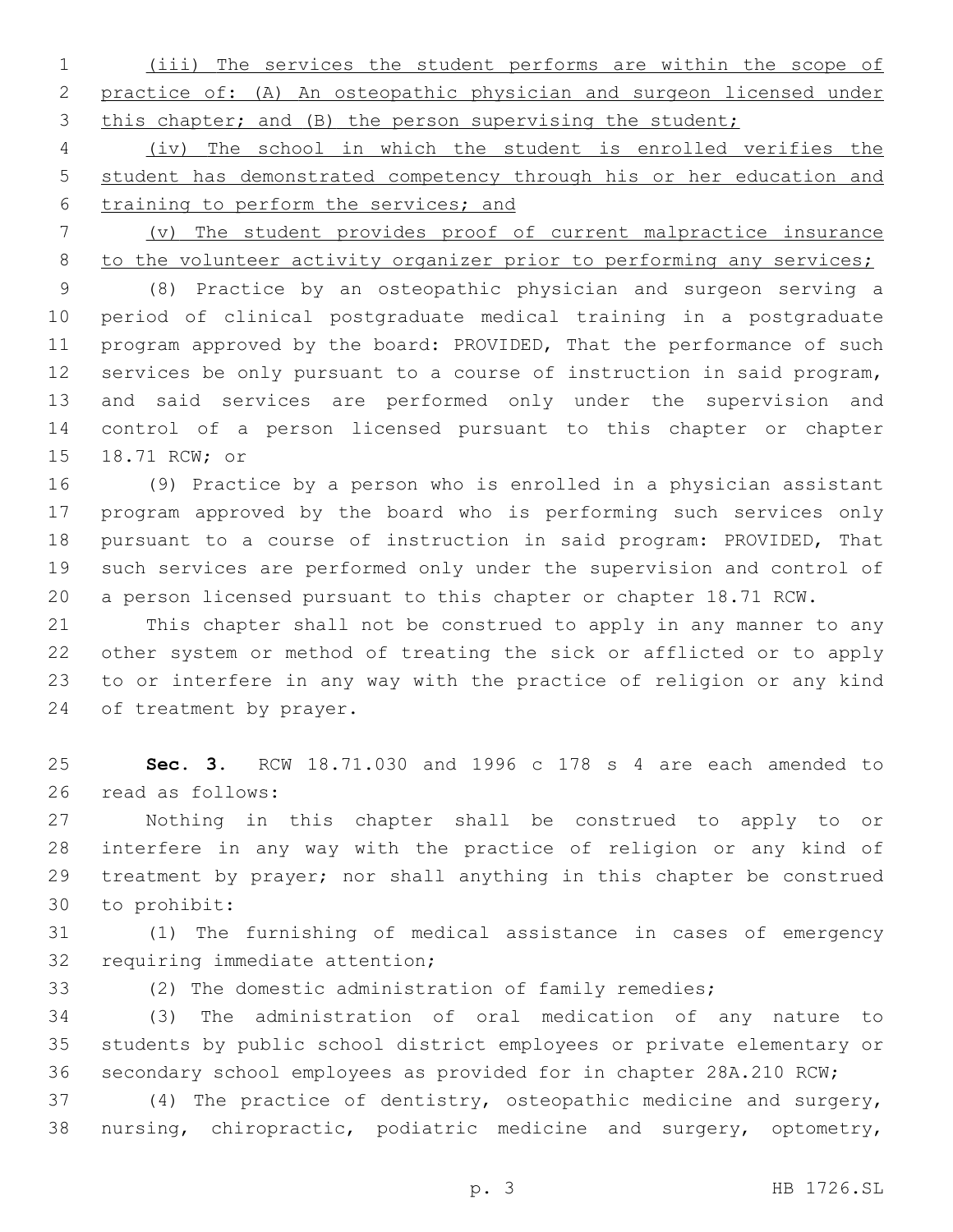naturopathy, or any other healing art licensed under the methods or 2 means permitted by such license;

 (5) The practice of medicine in this state by any commissioned medical officer serving in the armed forces of the United States or public health service or any medical officer on duty with the United States veterans administration while such medical officer is engaged in the performance of the duties prescribed for him or her by the 8 laws and regulations of the United States;

 (6) The practice of medicine by any practitioner licensed by another state or territory in which he or she resides, provided that such practitioner shall not open an office or appoint a place of meeting patients or receiving calls within this state;

 (7) The practice of medicine by a person who is a regular student 14 in a school of medicine approved and accredited by the commission ( $(\tau)$ 15  $hower_f)$ ) if:

16 (a) The performance of such services ((be)) is only pursuant to a regular course of instruction or assignments from his or her 18 instructor( $(\tau)$ ) or ( $(\theta + \theta)$ );

19 (b) Such services are performed only under the supervision and 20 control of a person licensed pursuant to this chapter; or

 (c)(i) Such services are performed without compensation or 22 expectation of compensation as part of a volunteer activity;

 (ii) The student is under the direct supervision and control of a pharmacist licensed under chapter 18.64 RCW, an osteopathic physician 25 and surgeon licensed under chapter 18.57 RCW, or a registered nurse or advanced registered nurse practitioner licensed under chapter 18.79 RCW;

28 (iii) The services the student performs are within the scope of practice of: (A) A physician licensed under this chapter; and (B) the 30 person supervising the student;

 (iv) The school in which the student is enrolled verifies the student has demonstrated competency through his or her education and 33 training to perform the services; and

 (v) The student provides proof of current malpractice insurance 35 to the volunteer activity organizer prior to performing any services;

 (8) The practice of medicine by a person serving a period of postgraduate medical training in a program of clinical medical training sponsored by a college or university in this state or by a hospital accredited in this state, however, the performance of such services shall be only pursuant to his or her duties as a trainee;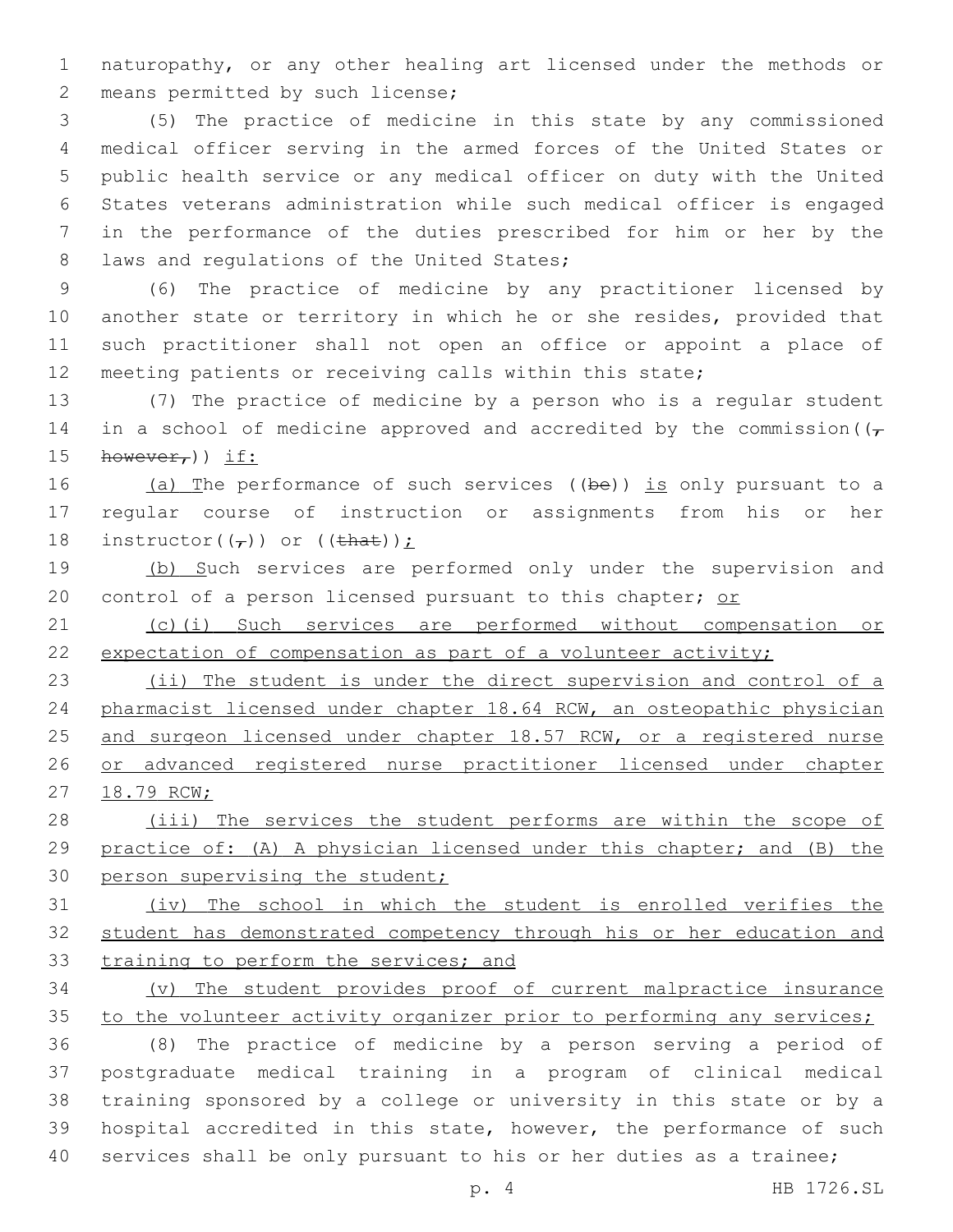(9) The practice of medicine by a person who is regularly enrolled in a physician assistant program approved by the commission, however, the performance of such services shall be only pursuant to a regular course of instruction in said program and such services are performed only under the supervision and control of a person licensed 6 pursuant to this chapter;

 (10) The practice of medicine by a licensed physician assistant which practice is performed under the supervision and control of a 9 physician licensed pursuant to this chapter;

 (11) The practice of medicine, in any part of this state which shares a common border with Canada and which is surrounded on three sides by water, by a physician licensed to practice medicine and 13 surgery in Canada or any province or territory thereof;

 (12) The administration of nondental anesthesia by a dentist who has completed a residency in anesthesiology at a school of medicine approved by the commission, however, a dentist allowed to administer nondental anesthesia shall do so only under authorization of the 18 patient's attending surgeon, obstetrician, or psychiatrist, and the commission has jurisdiction to discipline a dentist practicing under this exemption and enjoin or suspend such dentist from the practice of nondental anesthesia according to this chapter and chapter 18.130 22 RCW;

 (13) Emergency lifesaving service rendered by a physician's 24 trained advanced emergency medical ((service intermediate life 25 support)) technician and paramedic, as defined in RCW 18.71.200, if the emergency lifesaving service is rendered under the responsible 27 supervision and control of a licensed physician;

 (14) The provision of clean, intermittent bladder catheterization for students by public school district employees or private school employees as provided for in RCW 18.79.290 and 28A.210.280.

 **Sec. 4.** RCW 18.79.240 and 2005 c 28 s 1 are each amended to read 32 as follows:

 (1) In the context of the definition of registered nursing practice and advanced registered nursing practice, this chapter shall 35 not be construed as:

 (a) Prohibiting the incidental care of the sick by domestic servants or persons primarily employed as housekeepers, so long as they do not practice registered nursing within the meaning of this 39 chapter;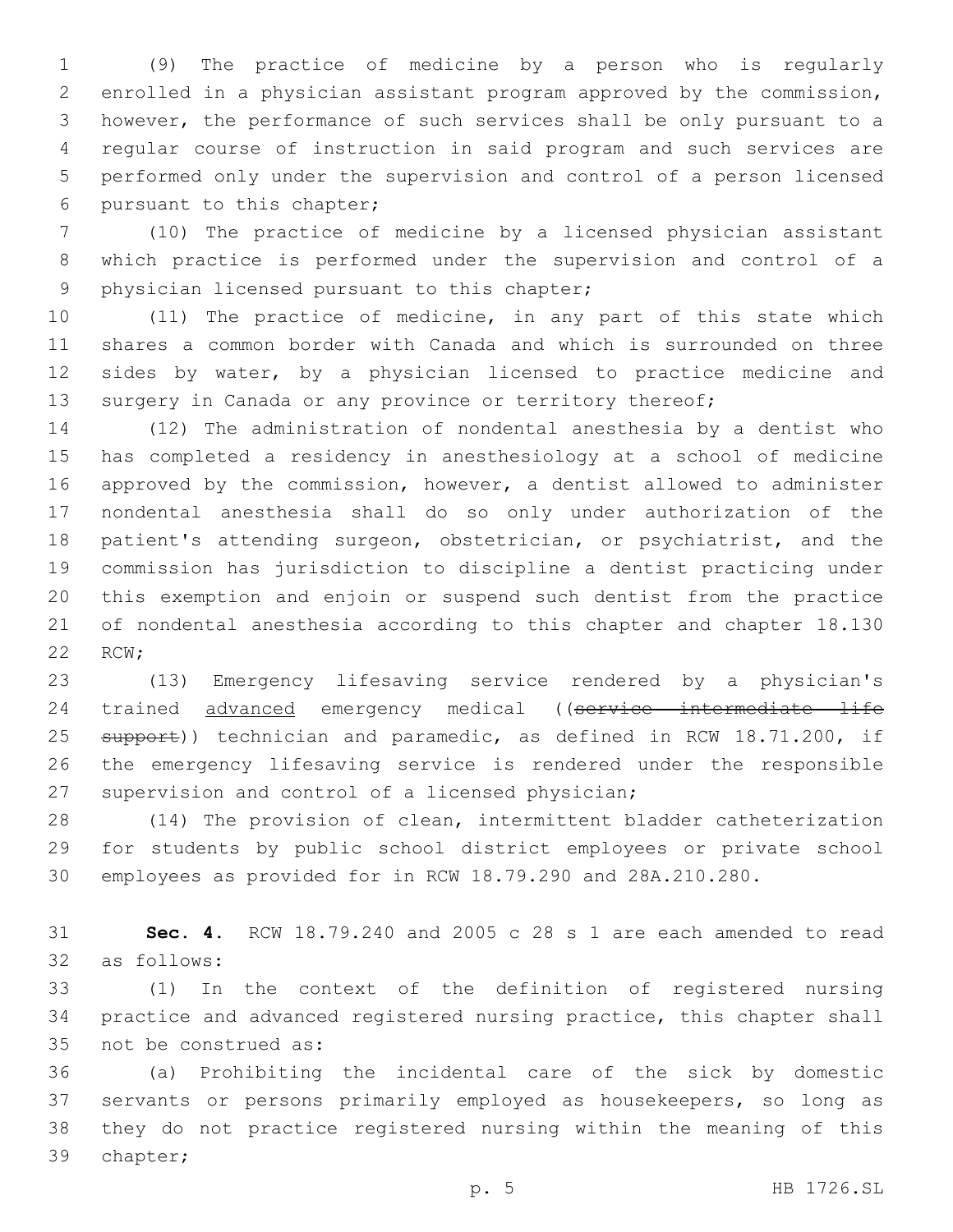(b) Preventing a person from the domestic administration of family remedies or the furnishing of nursing assistance in case of 3 emergency;

 (c) Prohibiting the practice of nursing by students enrolled in approved schools as may be incidental to their course of study or prohibiting the students from working as nursing technicians;

 (d) Prohibiting auxiliary services provided by persons carrying out duties necessary for the support of nursing services, including those duties that involve minor nursing services for persons performed in hospitals, nursing homes, or elsewhere under the direction of licensed physicians or the supervision of licensed 12 registered nurses;

 (e) Prohibiting the practice of nursing in this state by a legally qualified nurse of another state or territory whose engagement requires him or her to accompany and care for a patient temporarily residing in this state during the period of one such engagement, not to exceed six months in length, if the person does not represent or hold himself or herself out as a registered nurse 19 licensed to practice in this state;

 (f) Prohibiting nursing or care of the sick, with or without compensation, when done in connection with the practice of the religious tenets of a church by adherents of the church so long as they do not engage in the practice of nursing as defined in this 24 chapter;

 (g) Prohibiting the practice of a legally qualified nurse of another state who is employed by the United States government or a bureau, division, or agency thereof, while in the discharge of his or 28 her official duties;

 (h) Permitting the measurement of the powers or range of human vision, or the determination of the accommodation and refractive state of the human eye or the scope of its functions in general, or 32 the fitting or adaptation of lenses for the aid thereof;

 (i) Permitting the prescribing or directing the use of, or using, an optical device in connection with ocular exercises, visual 35 training, vision training, or orthoptics;

 (j) Permitting the prescribing of contact lenses for, or the fitting and adaptation of contact lenses to, the human eye;

(k) Prohibiting the performance of routine visual screening;

 (l) Permitting the practice of dentistry or dental hygiene as defined in chapters 18.32 and 18.29 RCW, respectively;

p. 6 HB 1726.SL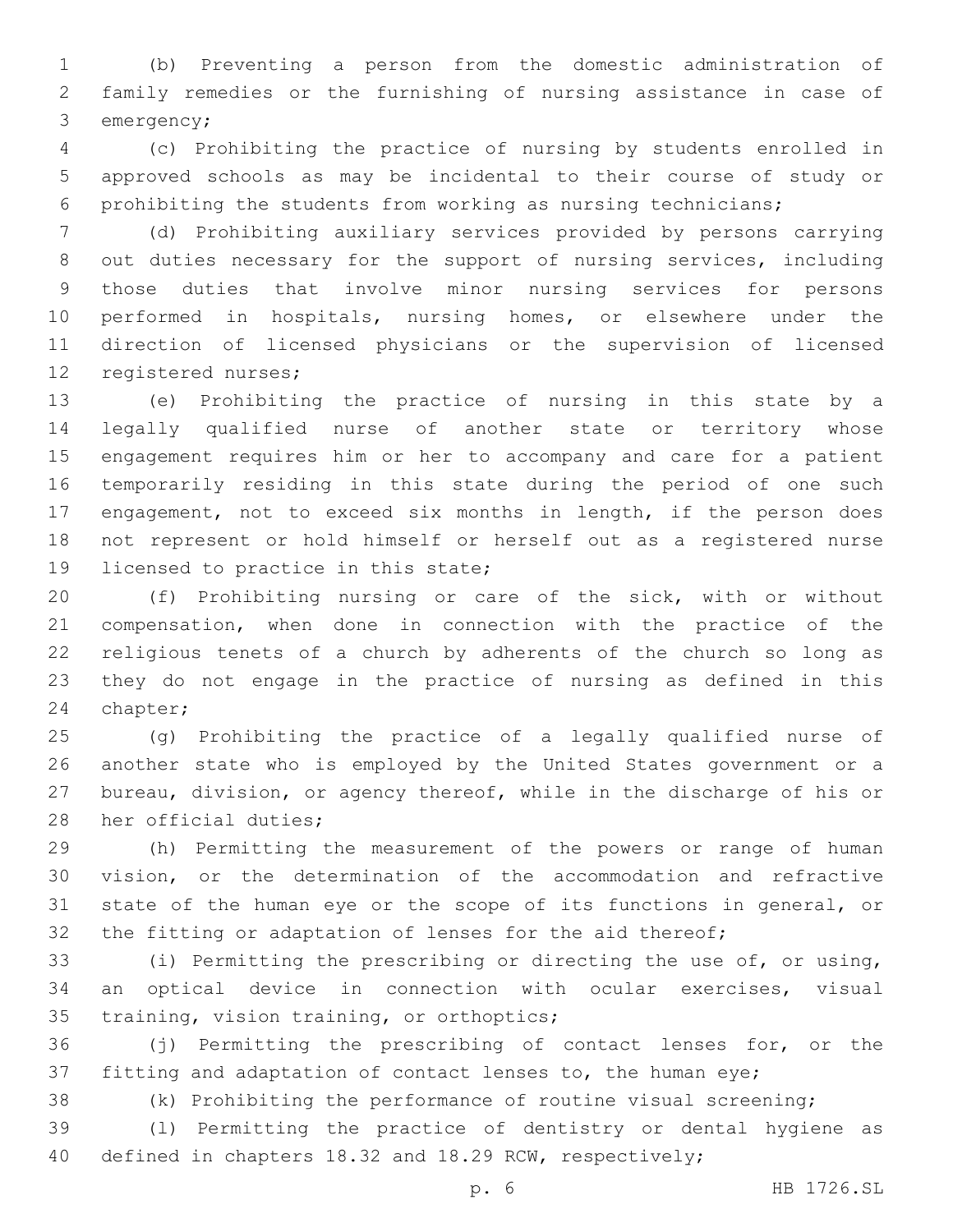(m) Permitting the practice of chiropractic as defined in chapter 18.25 RCW including the adjustment or manipulation of the 3 articulation of the spine;

 (n) Permitting the practice of podiatric medicine and surgery as 5 defined in chapter 18.22 RCW;

 (o) Permitting the performance of major surgery, except such minor surgery as the commission may have specifically authorized by 8 rule adopted in accordance with chapter 34.05 RCW;

 (p) Permitting the prescribing of controlled substances as defined in Schedule I of the Uniform Controlled Substances Act, 11 chapter 69.50 RCW;

(q) Prohibiting the determination and pronouncement of death;

 (r) Prohibiting advanced registered nurse practitioners, approved by the commission as certified registered nurse anesthetists from 15 selecting, ordering, or administering controlled substances as defined in Schedules II through IV of the Uniform Controlled Substances Act, chapter 69.50 RCW, consistent with their commission- recognized scope of practice; subject to facility-specific protocols, and subject to a request for certified registered nurse anesthetist anesthesia services issued by a physician licensed under chapter 18.71 RCW, an osteopathic physician and surgeon licensed under chapter 18.57 RCW, a dentist licensed under chapter 18.32 RCW, or a podiatric physician and surgeon licensed under chapter 18.22 RCW; the authority to select, order, or administer Schedule II through IV controlled substances being limited to those drugs that are to be directly administered to patients who require anesthesia for diagnostic, operative, obstetrical, or therapeutic procedures in a hospital, clinic, ambulatory surgical facility, or the office of a practitioner licensed under chapter 18.71, 18.22, 18.36, 18.36A, 18.57, 18.57A, or 18.32 RCW; "select" meaning the decision-making process of choosing a drug, dosage, route, and time of administration; and "order" meaning the process of directing licensed individuals pursuant to their statutory authority to directly administer a drug or to dispense, deliver, or distribute a drug for the purpose of direct administration to a patient, under instructions of the certified registered nurse anesthetist. "Protocol" means a statement regarding practice and documentation concerning such items as categories of patients, categories of medications, or categories of procedures rather than detailed case-specific formulas for the 40 practice of nurse anesthesia;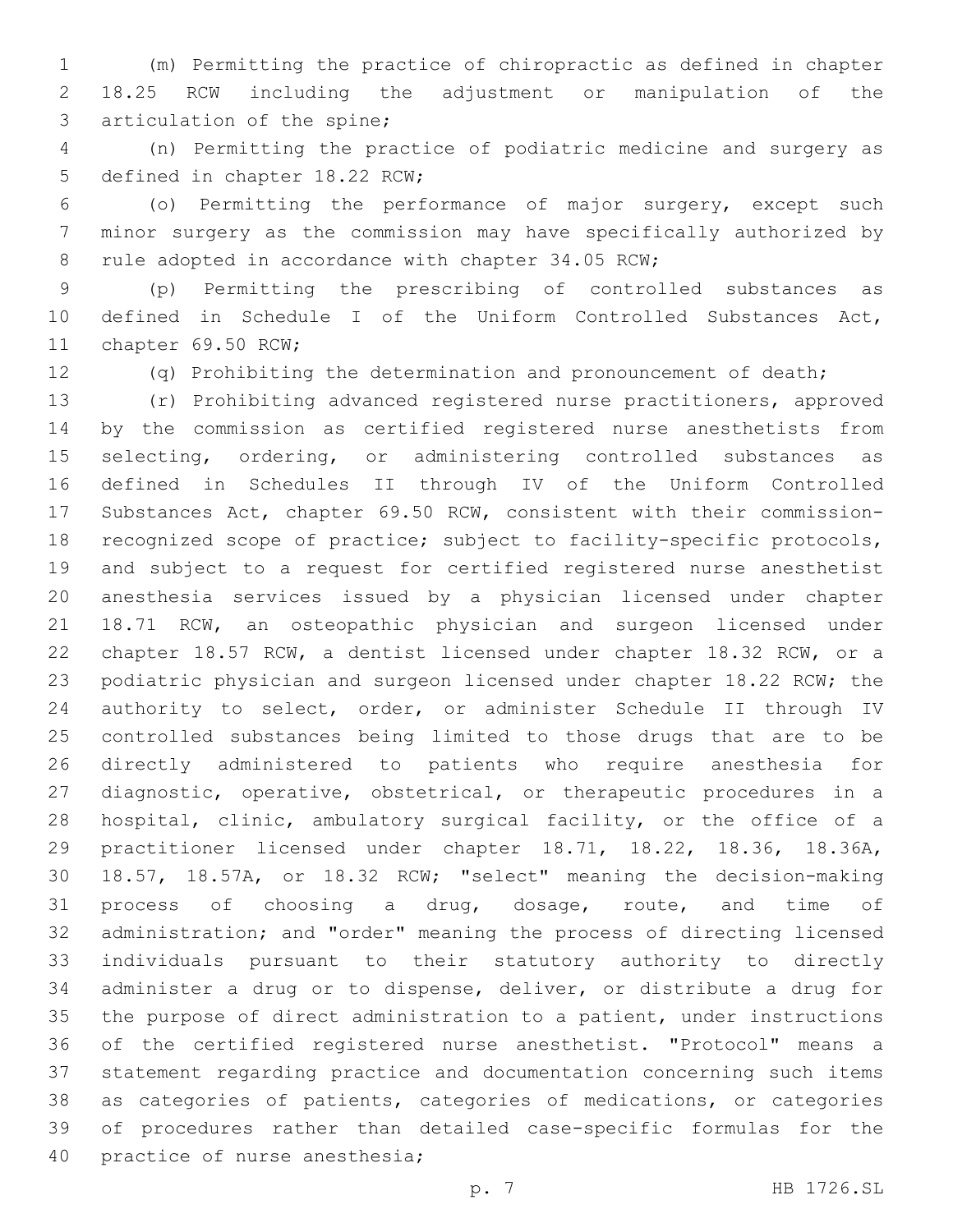(s) Prohibiting advanced registered nurse practitioners from ordering or prescribing controlled substances as defined in Schedules II through IV of the Uniform Controlled Substances Act, chapter 69.50 RCW, if and to the extent that doing so is permitted by their scope of practice;

 (t) Prohibiting the practice of registered nursing or advanced registered nursing by a student enrolled in an approved school if:

 (i) The student performs services without compensation or 9 expectation of compensation as part of a volunteer activity;

 (ii) The student is under the direct supervision of a registered nurse or advanced registered nurse practitioner licensed under this 12 chapter, a pharmacist licensed under chapter 18.64 RCW, an 13 osteopathic physician and surgeon licensed under chapter 18.57 RCW, 14 or a physician licensed under chapter 18.71 RCW;

 (iii) The services the student performs are within the scope of practice of: (A) The nursing profession for which the student is 17 receiving training; and (B) the person supervising the student;

 (iv) The school in which the student is enrolled verifies the 19 student has demonstrated competency through his or her education and 20 training to perform the services; and

 (v) The student provides proof of current malpractice insurance 22 to the volunteer activity organizer prior to performing any services.

 (2) In the context of the definition of licensed practical nursing practice, this chapter shall not be construed as:

 (a) Prohibiting the incidental care of the sick by domestic servants or persons primarily employed as housekeepers, so long as they do not practice practical nursing within the meaning of this 28 chapter;

 (b) Preventing a person from the domestic administration of family remedies or the furnishing of nursing assistance in case of 31 emergency;

 (c) Prohibiting the practice of practical nursing by students enrolled in approved schools as may be incidental to their course of study or prohibiting the students from working as nursing assistants;

 (d) Prohibiting auxiliary services provided by persons carrying out duties necessary for the support of nursing services, including those duties that involve minor nursing services for persons performed in hospitals, nursing homes, or elsewhere under the direction of licensed physicians or the supervision of licensed 40 registered nurses;